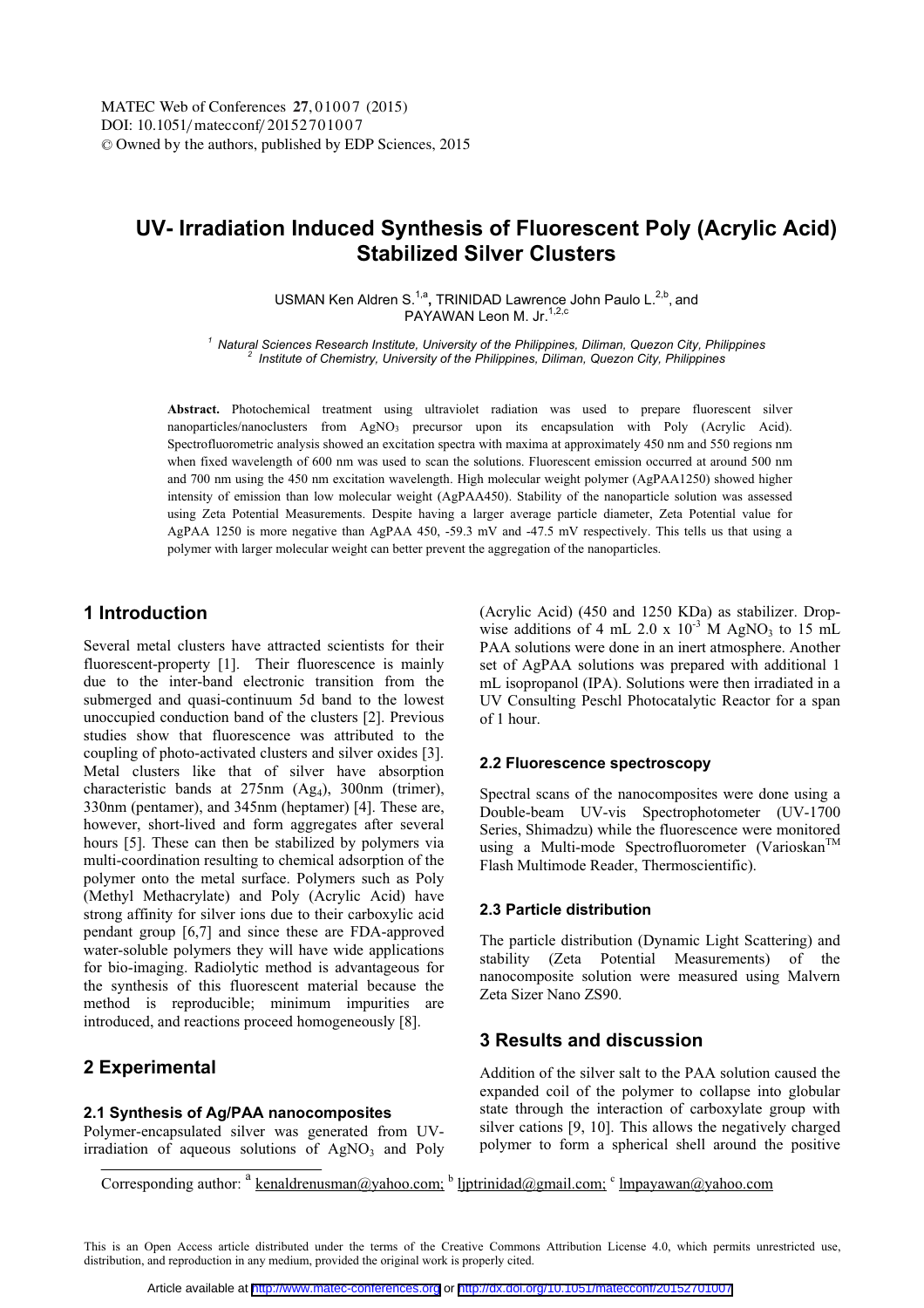

silver cations through electrostatic interaction [11] as shown in Figure 1.

Figure 1. Schematic illustration of the process for the polymer protected metal nanoparticles.



**Figure 2.** Absorption spectra of AgPAA Nanocomposites (with and without IPA).

### **3.1 Absorption spectrum**

Clear solutions of AgPAA with additional isopropanol turned golden-brown in color while solutions without IPA changed to blue after UV-irradiation. Spectral scan of the solutions in Figure 2. showed absorption broad band at 400 nm and 600 nm for samples with and without IPA, respectively. The absorbance at 400 nm is the known silver nanoparticles surface plasmon band, which is also called the Mie resonance [6,7]. This then indicates that silver nanoparticles were not formed when IPA was not added. Instead, the absorbance at 600 nm corresponds to the formation of silver ion clusters. It is known that the high energy deposition from ultraviolet light throughout the solution leads to ionization, excitation and eventually to fragmentation of highly excited molecules forming

free radical species such as solvated electrons  $(e<sub>aq</sub>)$ , which reduce metal cations to metal atoms. However, reduction of  $Ag^{\dagger}_{(aq)}$  to  $Ag_{(s)}$  was incomplete due to the formation of hydroxyl radicals from the cleavage of water molecules upon irradiation. IPA is known to act as a radical scavenger since it produces secondary carbon and hydrogen radicals wherein the latter reacts with the hydroxyl radicals and produces water as a byproduct. Thus in the absence of isopropanol, the hydroxyl radicals, which are known to be strong oxidizing agents, compete with the reduction of the  $Ag^+$ , then this process was subsequently followed by slow aggregation of isolated atoms  $(Ag_n)$  [8]. Coalescence of neighboring watersoluble clusters is inhibited at early stages by Poly(Acrylic Acid) (PAA) as it forms spherical structures surrounding the metal nanoparticles [9,10].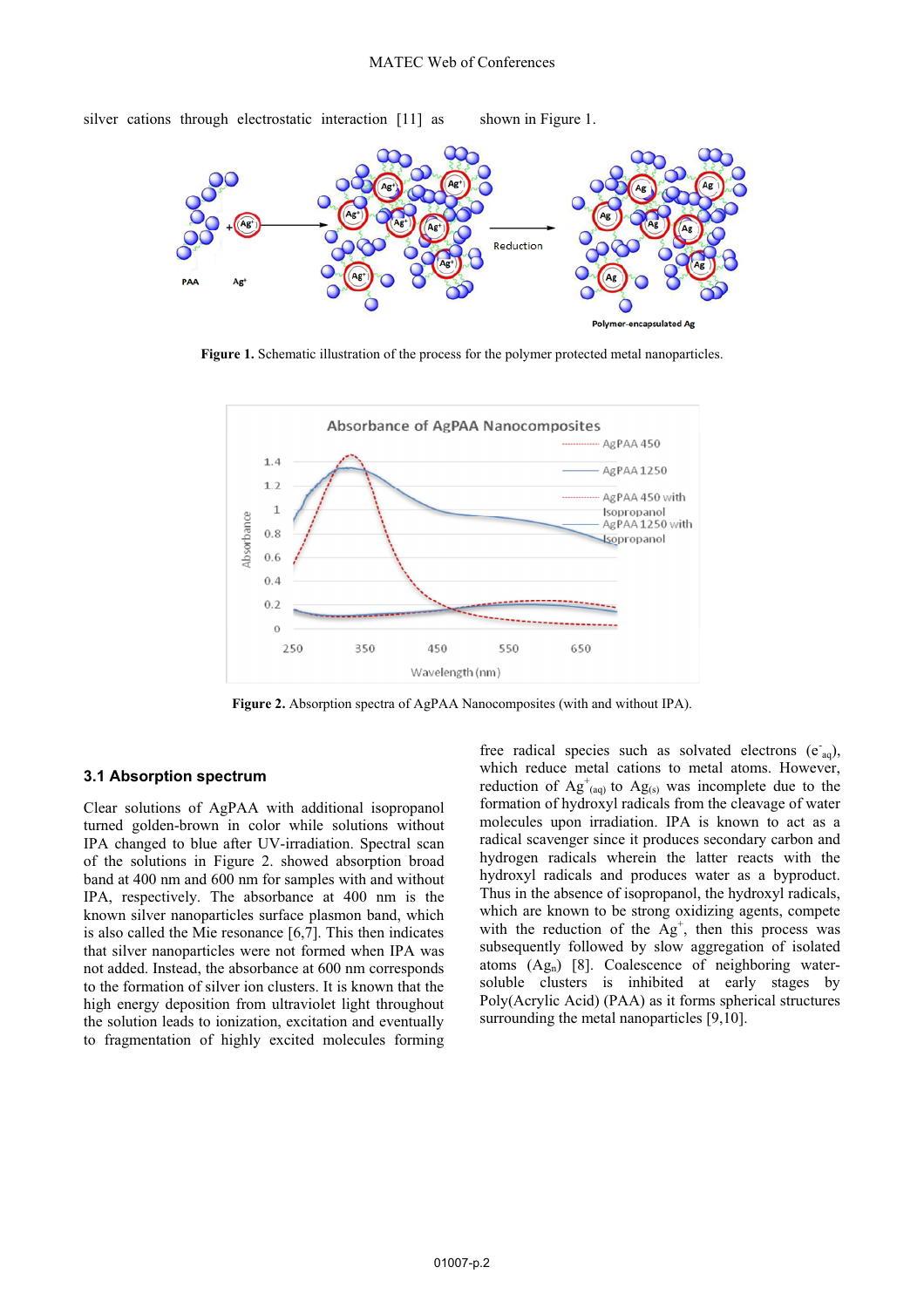

**Figure 3.** (Top Left) Excitation spectra obtained from the fixed wavelength scans at 600 nm. Excitation wavelengths obtained are 450 nm and 550 nm respectively. (Top Right) Comparison of the Emission spectra obtained from the fixed wavelength scans of irradiated Ag/PAA solution of MW 450 kDa (shown as lines) and 1250 kDa (round dots) using 450 nm Excitation wavelength. (Bottom) Stokes' Shift in the Excitation and Emission Spectra of AgPAA 450 (left) and AgPAA 1250 (Right). \*\*AgPAA solutions with additional IPA did not exhibit Fluorescence.

### **3.2 Analysis of the fluorescence spectra (excitation and emission)**

Excitation spectra of irradiated solution were obtained using  $\lambda = 600$  nm, the wavelength of maximum absorbance for the solutions. However, two peaks were obtained from the excitation spectrum for both wavelengths, namely, peaks at 450 nm and 550 nm. The maxima at 450 nm was then used as the excitation wavelength in order to obtain the emission spectra of the solutions, which is similar to the absorption of charged oligomeric silver cluster (Treguer, et al., 2005). Two fluorescence bands were then observed: (1) a small band around 500 nm and (2) a large fluorescence band around 700 nm. Stokes' Shift was observed upon comparison between the obtained excitation and emission spectra. This tells us about the re-emission of longer wavelength photons (500 nm and 700 nm) by a molecule/particle that has absorbed photons of shorter wavelengths (450 nm and 550 nm). However, the obtained emission spectrum is not a mirror image of the excitation spectra as shown in Figure 3. This could be attributed to factors such as absorption of the fluorescence by other species in the solution, molecular aggregation, dimerization of silver clusters/formation of various silver clusters and scattering of light. Another observed variance is the weaker fluorescence of silver stabilized with 450 kDa polymer compare to 1,250 kDa polymer. This tells us that polymers with larger MW can stabilize the silver cluster more efficiently as compared to polymers with smaller MW. This assumption was then confirmed by measuring the particle size and zeta potential of the particles in the solution using Dynamic Light Scattering and Zeta Potential Measurements respectively.

### **3.3 Dynamic light scattering and zeta potential measurements**

Poly (Acrylic Acid) with a larger polymer molecular weight also showed better encapsulation of the nanoparticles. This was supported by the Dynamic Light Scattering (DLS) and Zeta Potential Measurement results shown in Table 1.